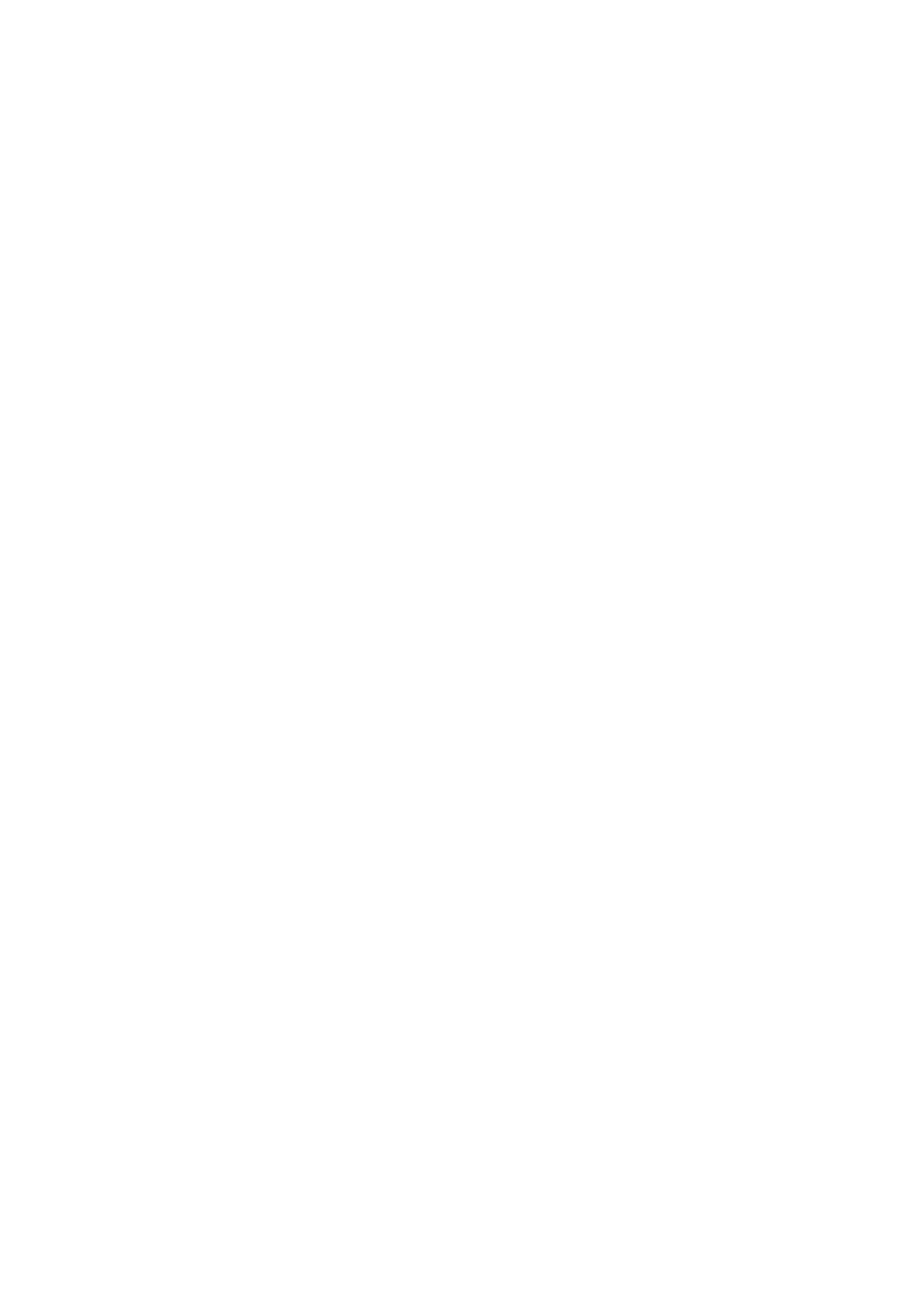### CE Marking to BS EN 12101-3 300ºC/2 Hrs, PWA range Foot mount motors

#### **Carried out for:**

#### **Pitsan**

Esenyurt Yolu Uzeri, No:66/68 34850 AVCILAR ISTANBUL **Turkey** 

Contract: **Report 54594/3 Edition 2** 

**This report supersedes Report Number 54594/3 dated 14 March 2011** 

Date: **25 October 2011**

Issued by: **BSRIA Limited** Old Bracknell Lane West, Bracknell, Berkshire RG12 7AH UK

Telephone: +44 (0)1344 465600

Fax: +44 (0)1344 465626

E: bsria@bsria.co.uk W: www.bsria.co.uk

| Compiled by: |                         | Approved by: |                                                     |
|--------------|-------------------------|--------------|-----------------------------------------------------|
|              | <b>Name:</b> Mark Roper |              | <b>Name:</b> Dr Arnold Teekaram                     |
| Title:       | Senior Test Engineer    | Title:       | Head of Test & Certification<br>MicroClimate & Test |

This report must not be reproduced except in full without the written approval of an executive director of BSRIA. It is only intended to be used within the context described in the text.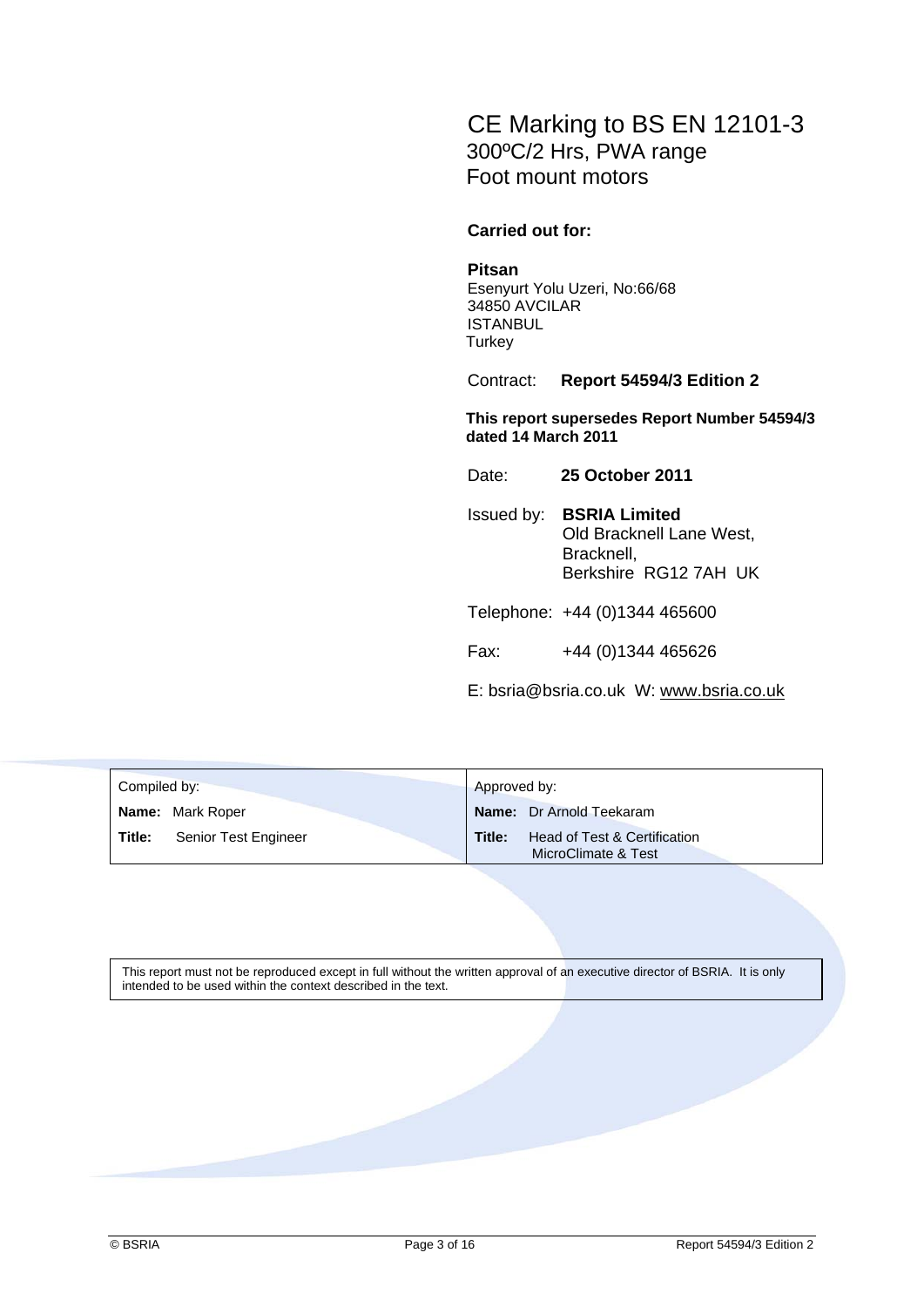### **PREFACE**

This report supersedes Report Number 54594/3 dated 14 March 2011.

The following amendments have been made:

The client name has been amended to simply read Pitsan throughout the report.

The range of fans covered has been extended. Fan diameters of 400 mm to 500 mm have been incorporated. Changes have been made to the Range Summary tables and to the impeller table on page 13.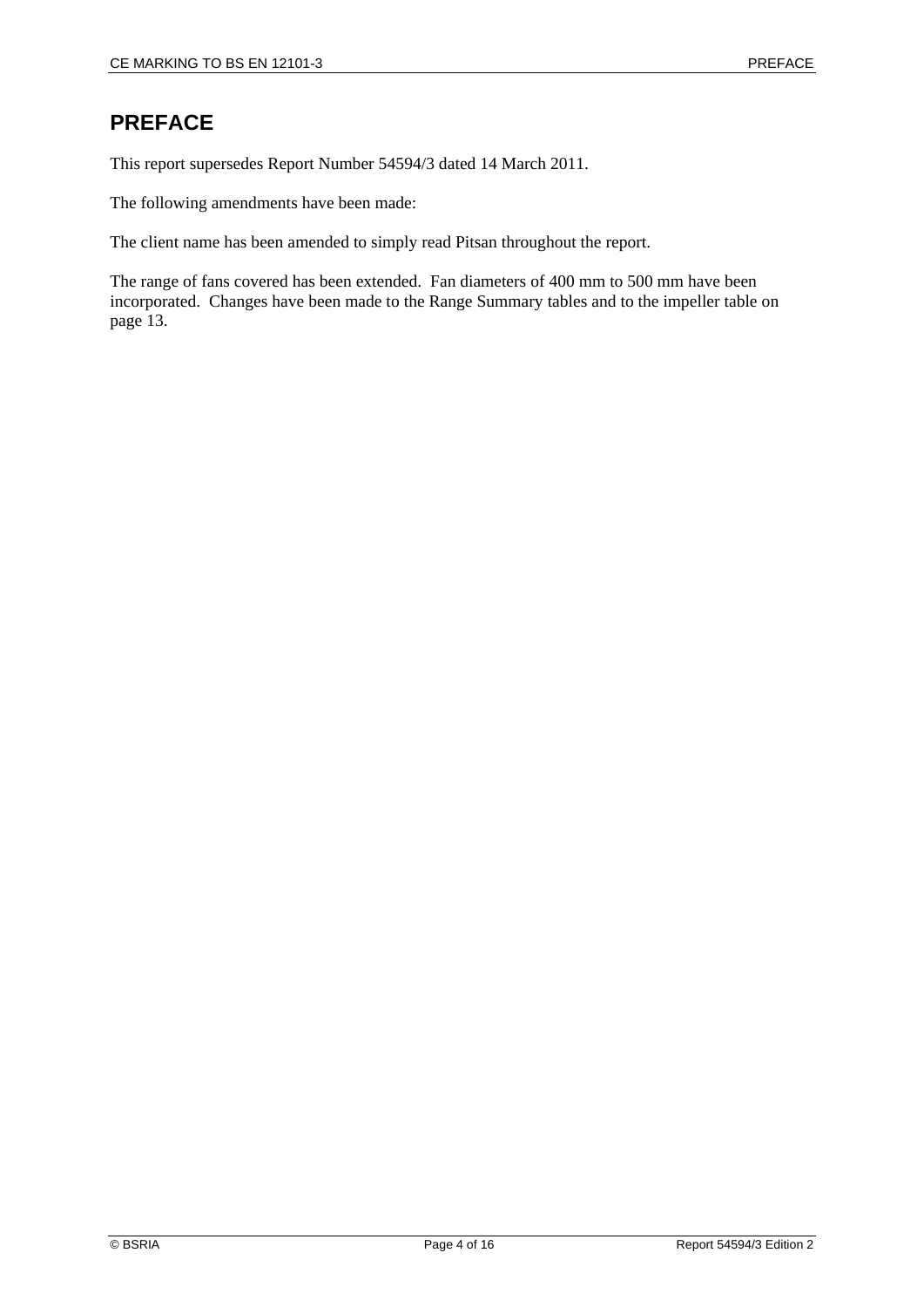#### **SUMMARY**

This report contains information to support the CE marking (in accordance with BS EN 12101-3:2002) of the ventilator range shown in Table 1, for the application classes and temperature/time classification listed.

| Table 1 |  | <b>Range Summary</b> |
|---------|--|----------------------|
|---------|--|----------------------|

| <b>Ventilator Range Details</b>     |                                                    |  |  |  |
|-------------------------------------|----------------------------------------------------|--|--|--|
| Ventilator Manufacturer             | Pitsan                                             |  |  |  |
| Ventilator Range Title              | PWA Range, Foot Mount Motors                       |  |  |  |
| Ventilator Type                     | Axial                                              |  |  |  |
| Motor Mounting                      | Foot                                               |  |  |  |
| <b>Impeller Range 1</b>             |                                                    |  |  |  |
| <b>Impeller Range Details</b>       | <b>PWA Impeller Range</b>                          |  |  |  |
| <b>Smallest Diameter Fan</b>        | 400 mm                                             |  |  |  |
| Largest Diameter Fan                | 1250 mm                                            |  |  |  |
| Most Highly Stressed Model          | 112AX                                              |  |  |  |
| <b>Motor Range 1</b>                |                                                    |  |  |  |
| Motor Manufacturer                  | Weg                                                |  |  |  |
| Motor Range                         | Smoke Extraction Motors, 300°C/2 Hours             |  |  |  |
| Smallest Frame, Largest Output      | $3~100$ L-4, 2.2 kW                                |  |  |  |
| Largest Frame, Largest Output       | 3~160L-04, 15kW                                    |  |  |  |
| Bearing Fit and Type                | Standard fit, Metal, Cage                          |  |  |  |
| <b>Bearing Lubricant</b>            | Krytox GPL 226                                     |  |  |  |
| <b>Test and Application Classes</b> |                                                    |  |  |  |
| BS EN 12101-3 Test Classes          | F200, F300 (300°C, 1Hr), Unclassified (300°C, 2Hr) |  |  |  |
| <b>Test Temperature</b>             | $300^{\circ}$ C                                    |  |  |  |
| Test Time (Hours)                   | 2 Hrs                                              |  |  |  |
| <b>Application Classes</b>          | Uninsulated                                        |  |  |  |
|                                     | Smoke Reservoir and Non Smoke Reservoir            |  |  |  |
|                                     | Dual Purpose                                       |  |  |  |
|                                     | No Ducted Cooling Air Required                     |  |  |  |
|                                     | Horizontal and Vertical orientation                |  |  |  |
|                                     | Form A operation                                   |  |  |  |

NOTE: Table 1 above is a summary of the major attributes of the declared product range, but does not cover all requirements. The compliance of an individual fan with the above table does not necessarily mean it is part of the approved product range. The definitive range is contained within the manufacturers submission documents in Appendix A, particularly the impeller ranges given on page 13 and the motor ranges given on pages 14-15.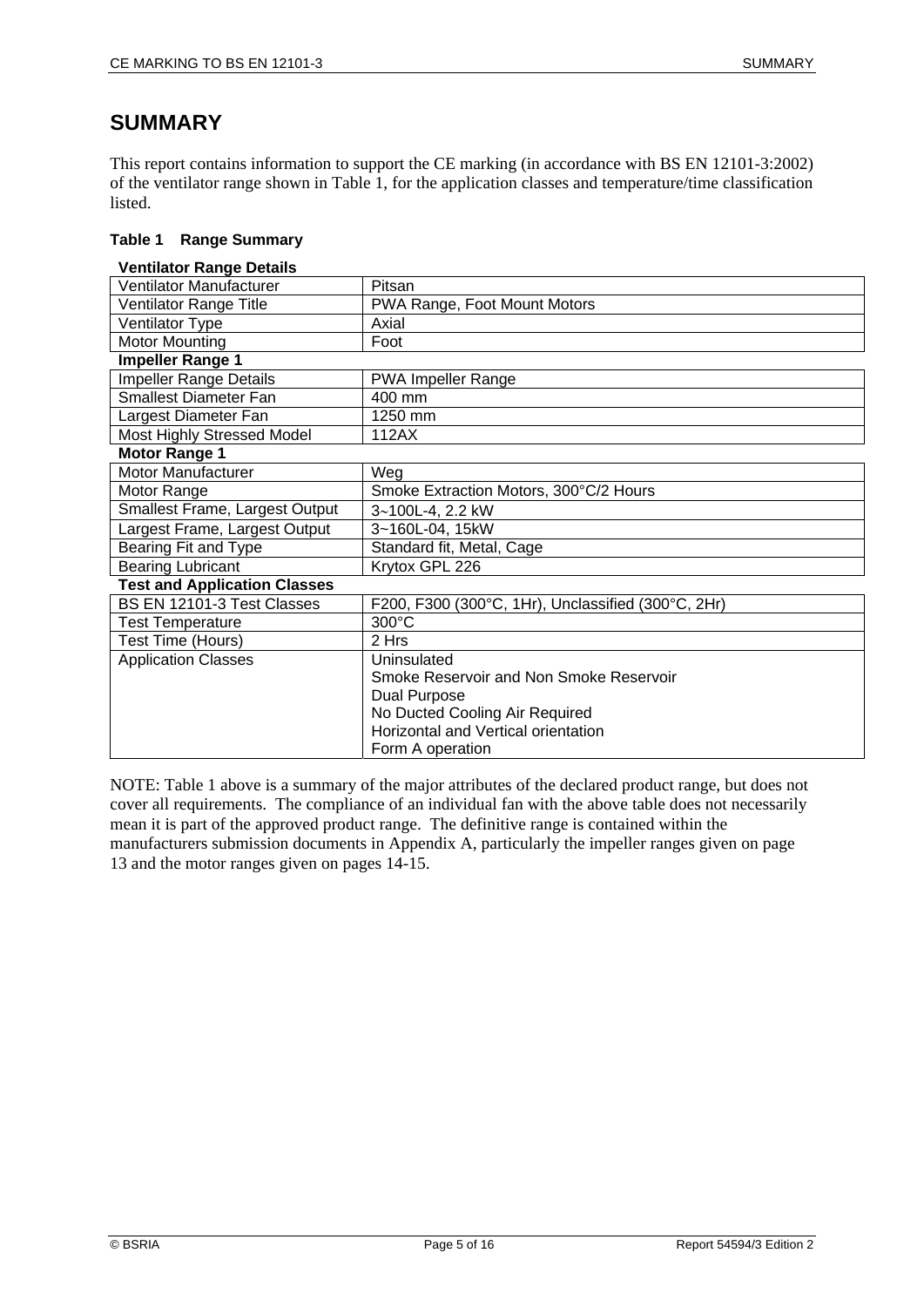### **CONTENTS**

### **APPENDICES**

| APPENDIX: A |  |
|-------------|--|
|             |  |

### **TABLES**

| Table 3 Source of information demonstrating compliance with Clause C.5.2. of EN12101-3 8 |  |
|------------------------------------------------------------------------------------------|--|
|                                                                                          |  |
|                                                                                          |  |
|                                                                                          |  |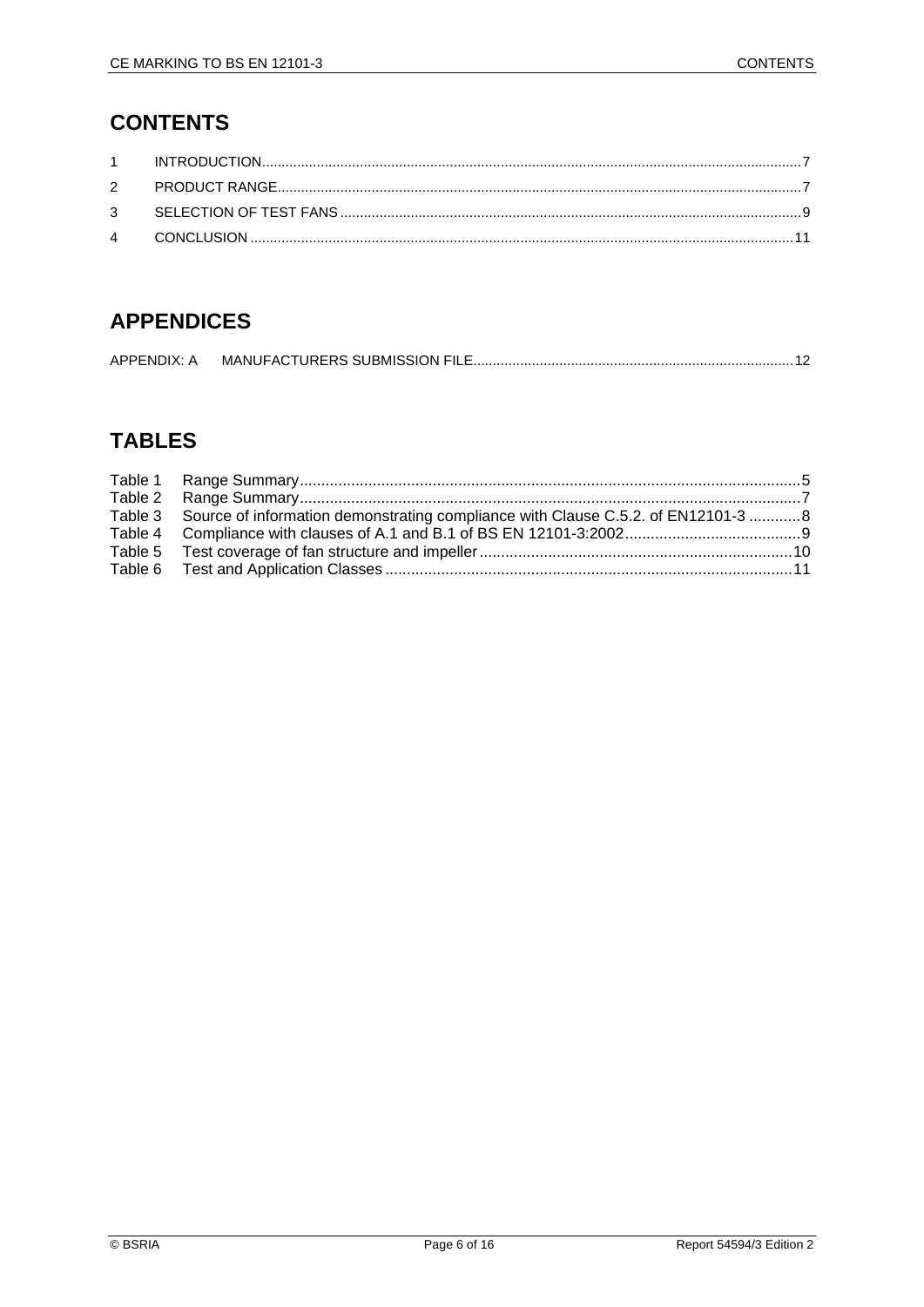### **1 INTRODUCTION**

This report is the summary of all the technical and test performance data for the Pitsan, foot mount motors product range, at 300°C for 120 minutes.

### **2 PRODUCT RANGE**

This report contains information to support the CE marking (in accordance with BS EN 12101-3:2002) of the ventilator range shown in Table 2, for the application classes and temperature/time classification listed.

The data relating to the fans and motors has been reviewed and been found to form ranges as shown in Table 4, in accordance with the following requirements:

- BS EN 12101-3:2002, clause 3.22, defines the requirements for a powered ventilator product range, including materials, impeller, hub, and motor mounting, with variations in, overall dimensions, impeller variation as laid out in standard, and motor size.
- BS EN 12101-3:2002, clause 3.23, defines the requirements for a powered ventilator motor range for motors of the same construction but allowing variation in, frame size, rotational speed, windings related to speed, and motor mounts, i.e. pad and foot.

#### **Table 2 Range Summary**

#### **Ventilator Range Details**

| Ventilator Manufacturer             | Pitsan                                             |  |  |
|-------------------------------------|----------------------------------------------------|--|--|
| Ventilator Range Title              | PWA Range, Foot Mount Motors                       |  |  |
| <b>Ventilator Type</b>              | Axial                                              |  |  |
| Motor Mounting                      | Foot                                               |  |  |
| <b>Impeller Range 1</b>             |                                                    |  |  |
| Impeller Range Details              | <b>PWA Impeller Range</b>                          |  |  |
| <b>Smallest Diameter Fan</b>        | 400 mm                                             |  |  |
| Largest Diameter Fan                | 1250 mm                                            |  |  |
| Most Highly Stressed Model          | 112AX                                              |  |  |
| <b>Motor Range 1</b>                |                                                    |  |  |
| Motor Manufacturer                  | Weg                                                |  |  |
| Motor Range                         | Smoke Extraction Motors, 300°C/2 Hours             |  |  |
| Smallest Frame, Largest Output      | 3~100L-4, 2.2 kW                                   |  |  |
| Largest Frame, Largest Output       | 3~160L-04, 15kW                                    |  |  |
| Bearing Fit and Type                | Standard fit, Metal, Cage                          |  |  |
| <b>Bearing Lubricant</b>            | Krytox GPL 226                                     |  |  |
| <b>Test and Application Classes</b> |                                                    |  |  |
| BS EN 12101-3 Test Classes          | F200, F300 (300°C, 1Hr), Unclassified (300°C, 2Hr) |  |  |
| <b>Test Temperature</b>             | $300^{\circ}$ C                                    |  |  |
| Test Time (Hours)                   | 2 Hrs                                              |  |  |
| <b>Application Classes</b>          | Uninsulated                                        |  |  |
|                                     | Smoke Reservoir and Non Smoke Reservoir            |  |  |
|                                     | Dual Purpose                                       |  |  |
|                                     | No Ducted Cooling Air Required                     |  |  |
|                                     | Horizontal and Vertical orientation                |  |  |
|                                     | Form A operation                                   |  |  |

NOTE: Table 2 above is a summary of the major attributes of the declared product range, but does not cover all requirements. The compliance of an individual fan with the above table does not necessarily mean it is part of the approved product range. The definitive range is contained within the manufacturers submission documents in Appendix A, particularly the impeller ranges given on page 13 and the motor ranges given on pages 14-15.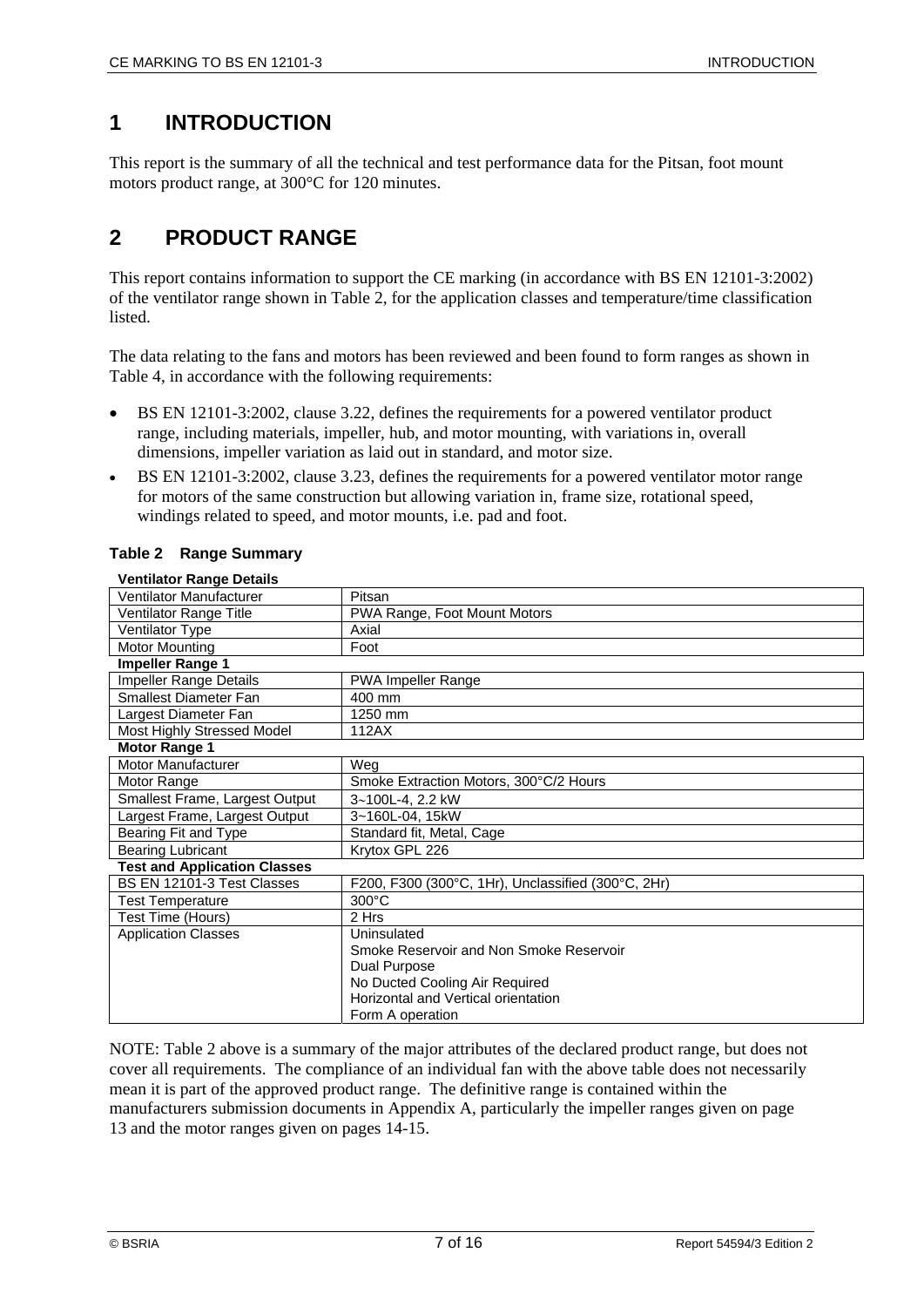The information required to comply with the various parts of a to l in Clause C5.2 of BS EN 12101- 3:2002 may be found as indicated in Table 3.

|  |  | Table 3 Source of information demonstrating compliance with Clause C.5.2. of EN12101-3 |  |
|--|--|----------------------------------------------------------------------------------------|--|
|--|--|----------------------------------------------------------------------------------------|--|

| Annex C<br>Clause 5.2 | Variant          | <b>Source</b>                                                                                  |
|-----------------------|------------------|------------------------------------------------------------------------------------------------|
| a, b, c, d, e         | Impeller Range 1 | Appendix A, page 13                                                                            |
|                       | Motor Range      | Appendix A, pages 14 to 15                                                                     |
| g                     | Motor Range      | Appendix A, pages 14 to 15                                                                     |
| h                     | Motor Range      | Appendix A, pages 14 to 15                                                                     |
|                       | Motor Range      | Bearing type, class of fit and lubricant -<br>see motor plates in Reports 54597/1 and 54594/2. |
|                       | Motor Range      | Appendix A, page 16                                                                            |
| k                     | Motor Range      | Appendix A, page 16                                                                            |
|                       | Ancillaries      |                                                                                                |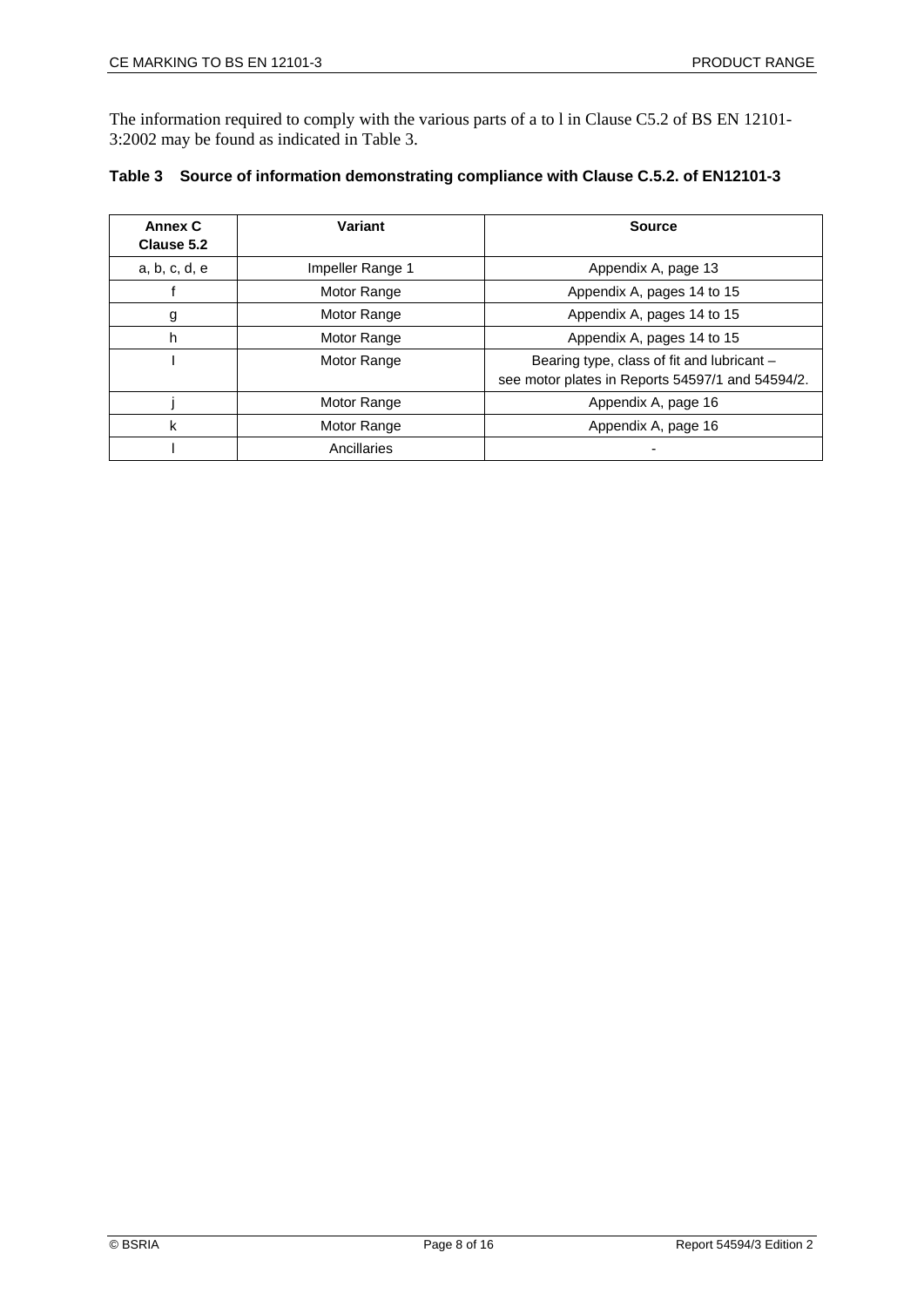### **3 SELECTION OF TEST FANS**

The test fans for the above range were selected in accordance the requirements laid out in Annex A of BS EN 12101-3:2002. These are detailed in Table 4, 5 and 6 below with reference to the relevant BSRIA reports.

| Clause A.1<br><b>BS EN requirement</b>                                                                   |                                              | Report                    | Fan model                       | <b>Comments</b>                                          |  |  |  |
|----------------------------------------------------------------------------------------------------------|----------------------------------------------|---------------------------|---------------------------------|----------------------------------------------------------|--|--|--|
|                                                                                                          | Fan Structure - Pad Mount                    |                           |                                 |                                                          |  |  |  |
| a                                                                                                        | Most highly stressed impeller                | See Impeller Ranges Below |                                 |                                                          |  |  |  |
| b                                                                                                        | Not applicable                               |                           |                                 |                                                          |  |  |  |
| At least two sizes at their highest<br>C<br>rotational speed                                             |                                              | 54594/1<br>54594/2        | <b>PWA630</b><br><b>PWA1120</b> | All sizes tested<br>at their highest<br>rotational speed |  |  |  |
| d                                                                                                        | Ventilator with smallest motor frame<br>size | 54594/1                   | <b>PWA630</b>                   |                                                          |  |  |  |
| e                                                                                                        | Not Applicable                               |                           |                                 |                                                          |  |  |  |
| $\mathbf f$<br>Sufficient sizes to ensure diameters of<br>range are from 0.63 to 1.26 of those<br>tested |                                              | See<br>Table 5            |                                 |                                                          |  |  |  |
| Impeller Range 1                                                                                         |                                              |                           |                                 |                                                          |  |  |  |
| a                                                                                                        | Most highly stressed impeller                | PWA54594/2                | <b>PWA1120</b>                  |                                                          |  |  |  |
| b<br>Not applicable                                                                                      |                                              |                           |                                 |                                                          |  |  |  |
| At least two sizes at their highest<br>C<br>rotational speed                                             |                                              | 54594/1<br>54594/2        | <b>PWA630</b><br><b>PWA1120</b> | All sizes tested<br>at their highest<br>rotational speed |  |  |  |
| d<br>Ventilator with smallest motor frame<br>size                                                        |                                              | 54594/1                   | <b>PWA630</b>                   |                                                          |  |  |  |
| e                                                                                                        | Not Applicable                               |                           |                                 |                                                          |  |  |  |
| $\mathbf f$<br>Sufficient sizes to ensure diameters of<br>range are from 0.63 to 1.26 of those<br>tested |                                              | See Table 5               |                                 |                                                          |  |  |  |
|                                                                                                          | Motor Range 1 - Weg, Silicone Varnish        |                           |                                 |                                                          |  |  |  |
| B.1<br>Largest and smallest motor Frame size<br>at the highest ratings                                   |                                              | 54594/1                   | <b>PWA630</b>                   | <b>Smallest Motor</b><br>Largest Motor                   |  |  |  |
|                                                                                                          |                                              | 54594/2                   | <b>PWA1120</b>                  |                                                          |  |  |  |

**Table 4 Compliance with clauses of A.1 and B.1 of BS EN 12101-3:2002**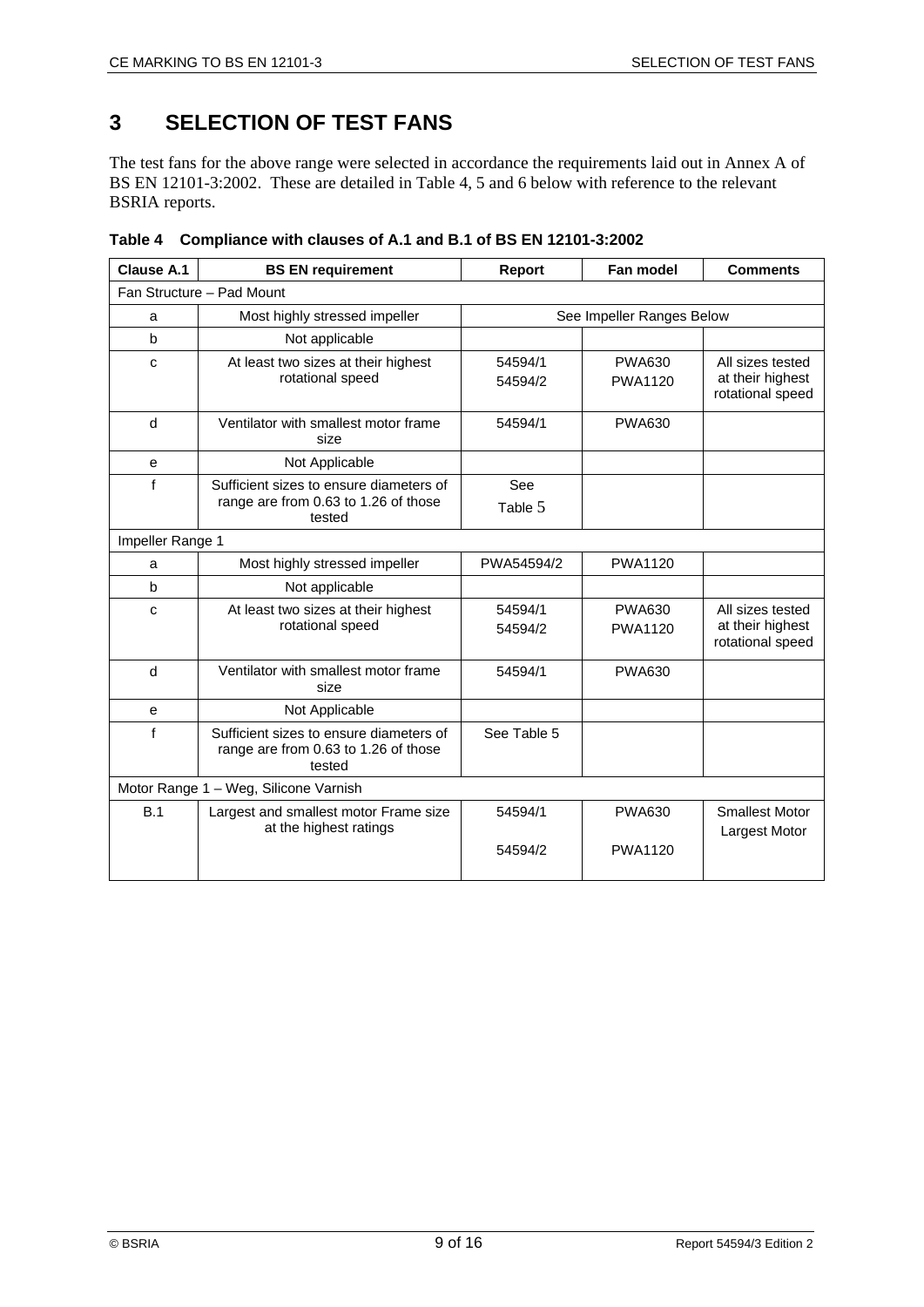|  | Table 5 Test coverage of fan structure and impeller |
|--|-----------------------------------------------------|
|--|-----------------------------------------------------|

| <b>Powered</b><br><b>Ventilator</b><br><b>Tested</b> | <b>Test Range</b> |  | <b>Nominal</b><br><b>Size</b><br>mm | <b>Report Number</b> |         |
|------------------------------------------------------|-------------------|--|-------------------------------------|----------------------|---------|
|                                                      |                   |  |                                     | 250                  |         |
|                                                      |                   |  |                                     | 315                  |         |
|                                                      |                   |  |                                     | 355                  |         |
|                                                      |                   |  |                                     | 400                  |         |
|                                                      |                   |  |                                     | 450                  |         |
|                                                      |                   |  |                                     | 500                  |         |
|                                                      |                   |  |                                     | 560                  |         |
| 630                                                  |                   |  |                                     | 630                  | 54594/1 |
|                                                      |                   |  |                                     | 710                  |         |
|                                                      |                   |  |                                     | 800                  |         |
|                                                      |                   |  |                                     | 900                  |         |
|                                                      |                   |  |                                     | 1000                 |         |
| 1120                                                 |                   |  |                                     | 1120                 | 54594/2 |
|                                                      |                   |  |                                     | 1250                 |         |
|                                                      |                   |  |                                     | 1400                 |         |
|                                                      |                   |  |                                     | 1600                 |         |
|                                                      |                   |  |                                     | 1800                 |         |
|                                                      |                   |  |                                     | 2000                 |         |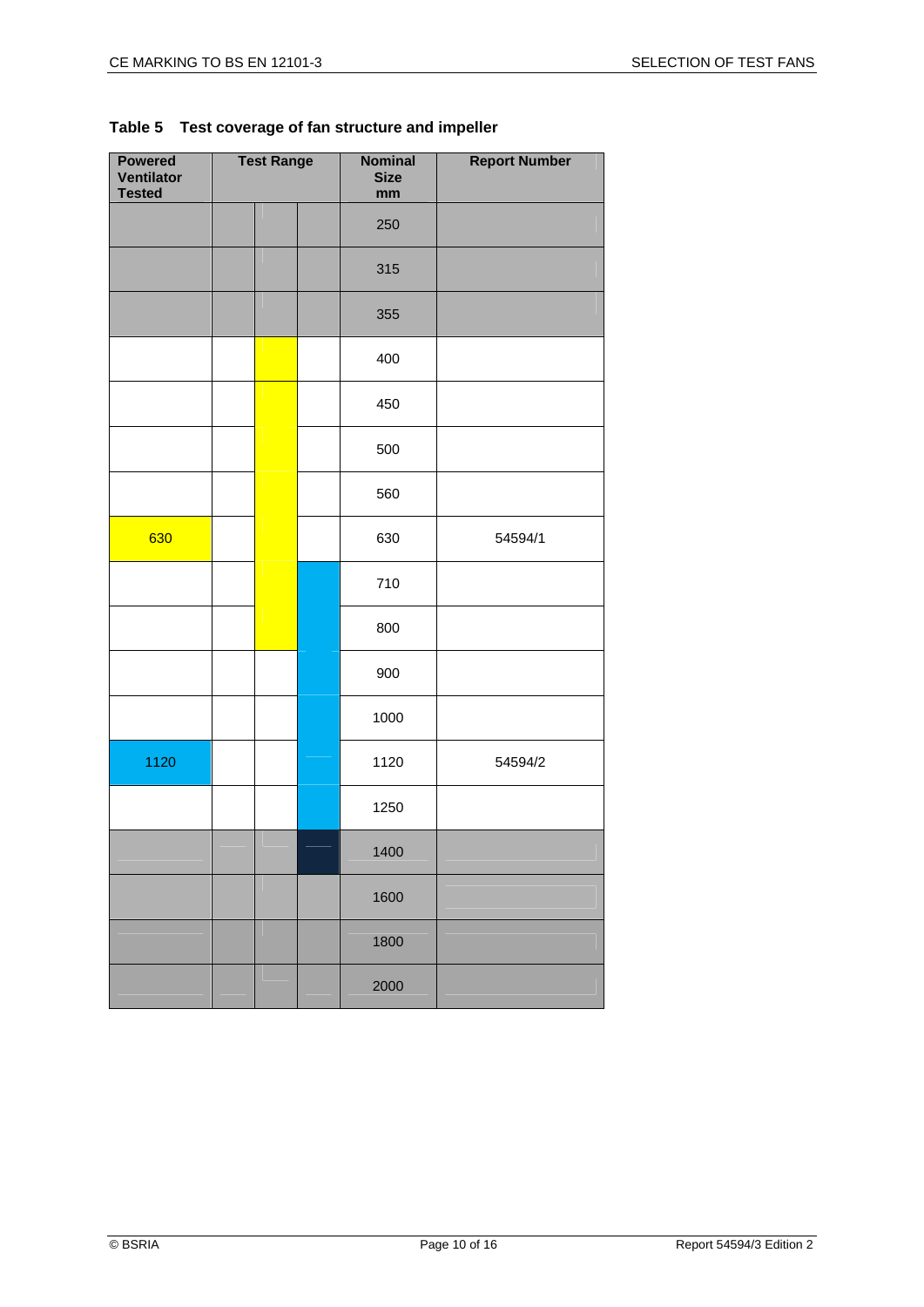### **4 CONCLUSION**

The Pitsan, PWA product range, has passed the required performance tests for the application classes and temperature/time classification listed in Table 6, carried out in accordance with BS EN 12101- 3:2002 to cover the range shown in Appendix A.

|  |  | <b>Table 6 Test and Application Classes</b> |  |
|--|--|---------------------------------------------|--|
|--|--|---------------------------------------------|--|

| BS EN 12101-3 Test Classes | F200, F300 (300°C, 1Hr), Unclassified (300°C,<br>2Hr)                                                                                                               |
|----------------------------|---------------------------------------------------------------------------------------------------------------------------------------------------------------------|
| <b>Test Temperature</b>    | $300^{\circ}$ C                                                                                                                                                     |
| Test Time (Hours)          | 2 Hrs                                                                                                                                                               |
| <b>Application Classes</b> | Uninsulated<br>Smoke Reservoir and Non Smoke Reservoir<br>Dual Purpose<br>No Ducted Cooling Air Required<br>Horizontal and Vertical orientation<br>Form A operation |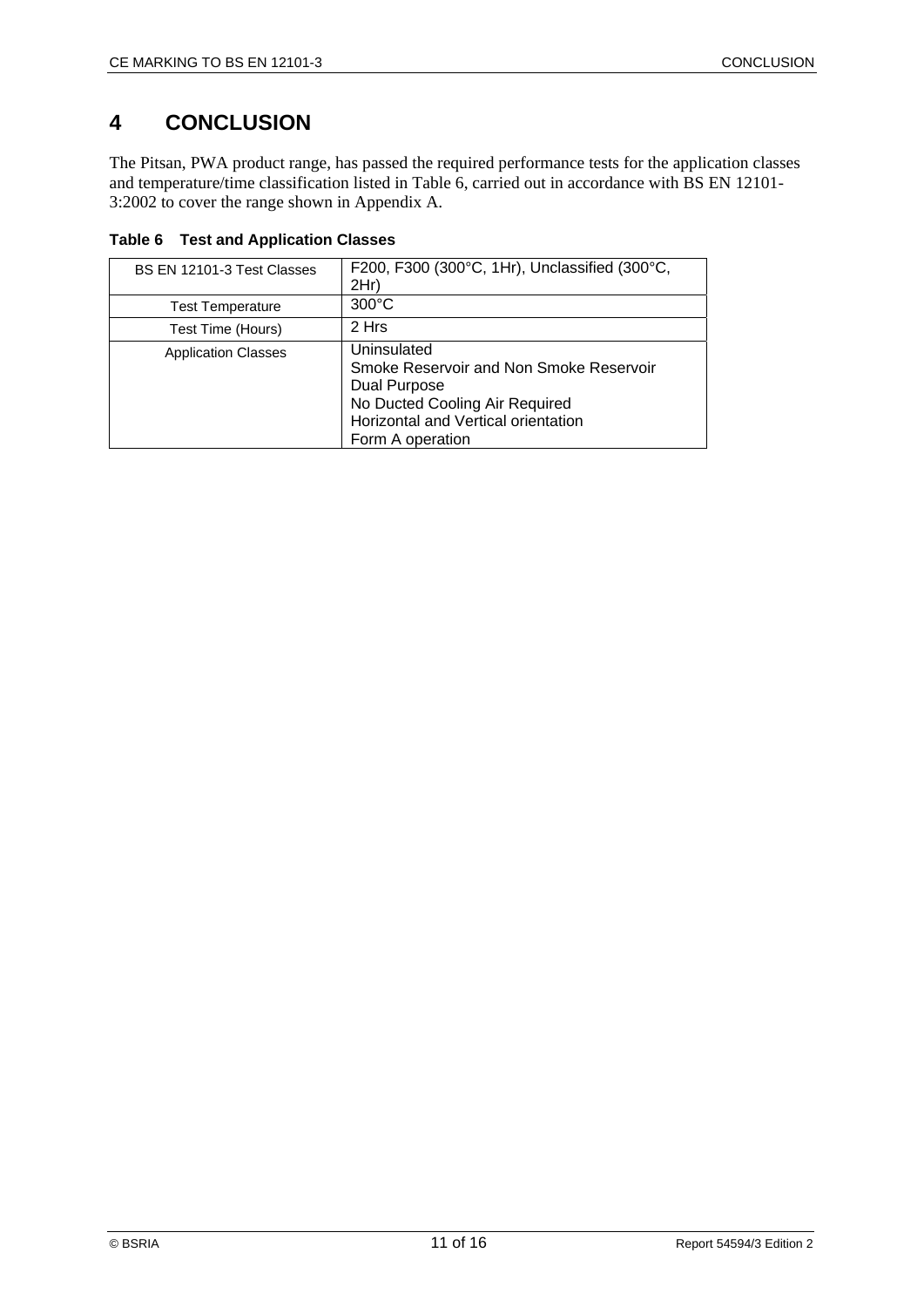### **APPENDIX: A MANUFACTURERS SUBMISSION FILE**

This appendix consists of technical data submitted by the manufacturer. It details the specification of the fan range and its components, as well as providing details of the individual models available.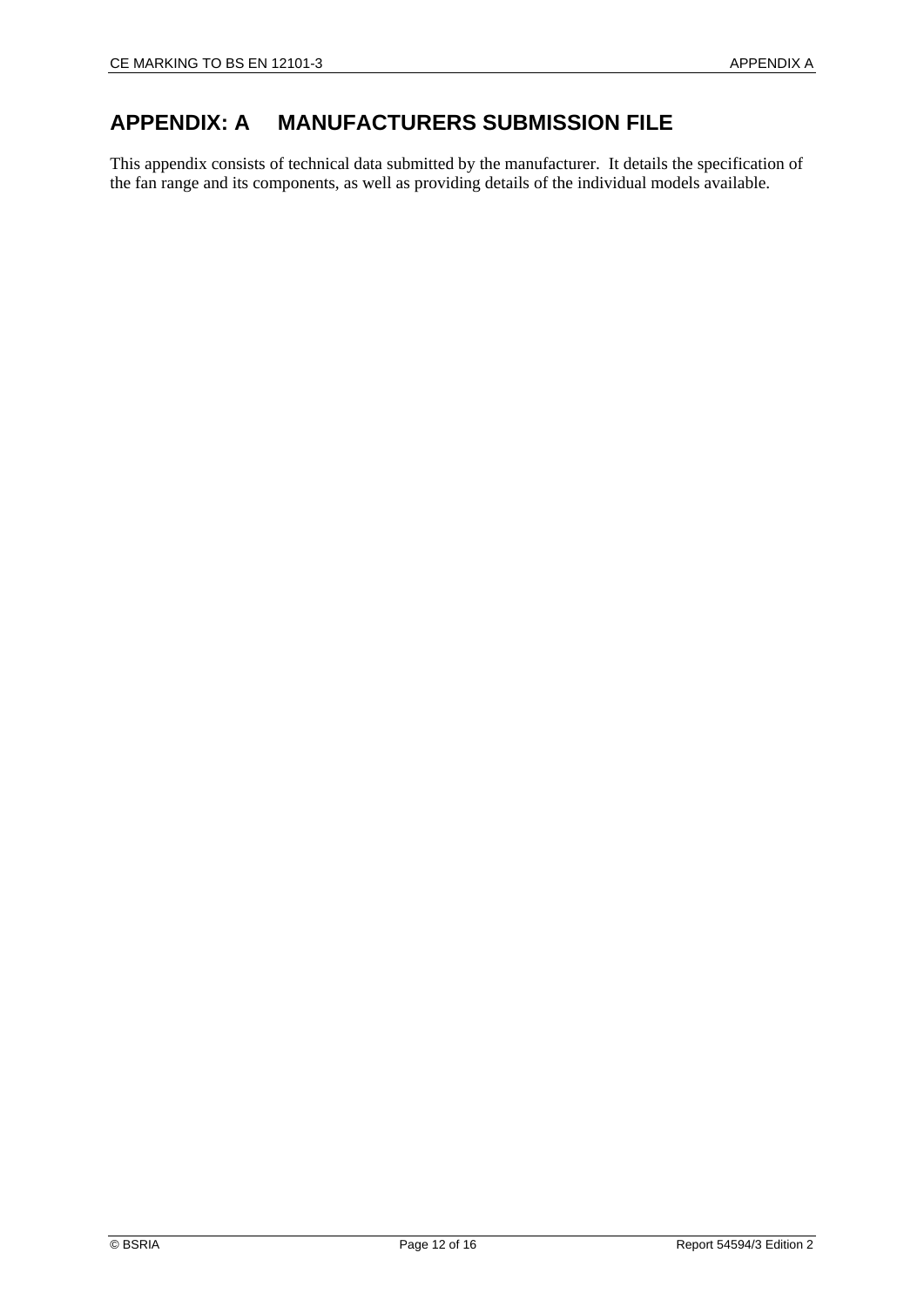#### **IMPELLER RANGE**

| <b>Fan model</b>                | <b>40AX</b> | <b>45AX</b> | <b>50AX</b> | <b>56AX</b>    | <b>63AX</b> | <b>71AX</b> | <b>80AX</b> | <b>90AX</b> | <b>100AX</b> | <b>112AX</b> | <b>125AX</b> |
|---------------------------------|-------------|-------------|-------------|----------------|-------------|-------------|-------------|-------------|--------------|--------------|--------------|
| max.speed(rpm)                  | 1500        | 1500        | 1500        | 1500           | 1500        | 1500        | 1500        | 1500        | 1500         | 1500         | 1000         |
| Fan diameter (mm)               | 400         | 450         | 500         | 560            | 630         | 710         | 800         | 900         | 1000         | 1120         | 1250         |
| Hub diameter(mm                 | 150         | 150         | 150         | 180            | 180         | 240         | 240         | 300         | 300          | 300          | 400          |
| <b>Nominal Tip Gap(mm)</b>      | 5           | 5           | 5           | 5              | 5           | 5           | 5           | 5           | 5            | 5            | 5            |
| <b>Nominal Blade Length(mm)</b> | 120         | 145         | 170         | 185            | 220         | 230         | 275         | 295         | 345          | 395          | 420          |
| <b>Max.No of Blades</b>         | 4           | 4           | 4           | $\overline{5}$ | 5           | $\,6\,$     | 6           | 8           | 10           | 10           | 12           |
| Approx. Blade CSA mm^2          | 440         | 440         | 440         | 440            | 440         | 440         | 440         | 440         | 440          | 440          | 440          |
| Approx. Hub CSA mm^2            | 1600        | 1600        | 1600        | 1800           | 1800        | 2000        | 2000        | 2000        | 2100         | 2100         | 2100         |
| Max.Hub Stress (N/mm^2)         | 4.353       | 4.851       | 5.607       | 5.74           | 6.14        | 6.90        | 7.73        | 9.12        | 9.90         | 10.10        | 9.64         |
| Self Induced Stress(N/mm^2)     | 0.371       | 0.371       | 0.371       | 0.54           | 0.54        | 0.96        | 0.96        | 1.50        | 1.50         | 1.50         | 1.17         |
| Hoop Stress (N/mm^2)            | 1.592       | 1.79        | 1.946       | 2.65           | 2.919       | 3.56        | 4.06        | 5.54        | 6.82         | 6.93         | 7.06         |
| Bending Stress(N/mm^2)          | 2.39        | 2.69        | 3.29        | 2.55           | 2.682       | 2.382       | 2.715       | 2.084       | 1.58         | 1.67         | 1.414        |
| <b>Smallest Motor Frame</b>     | 100         | 100         | 100         | 100            | 100         | 100         | 100         | 112         | 132          | 160          | 132          |
| <b>Largest Motor Frame</b>      | 100         | 100         | 100         | 100            | 100         | 100         | 112         | 132         | 160          | 180          | 160          |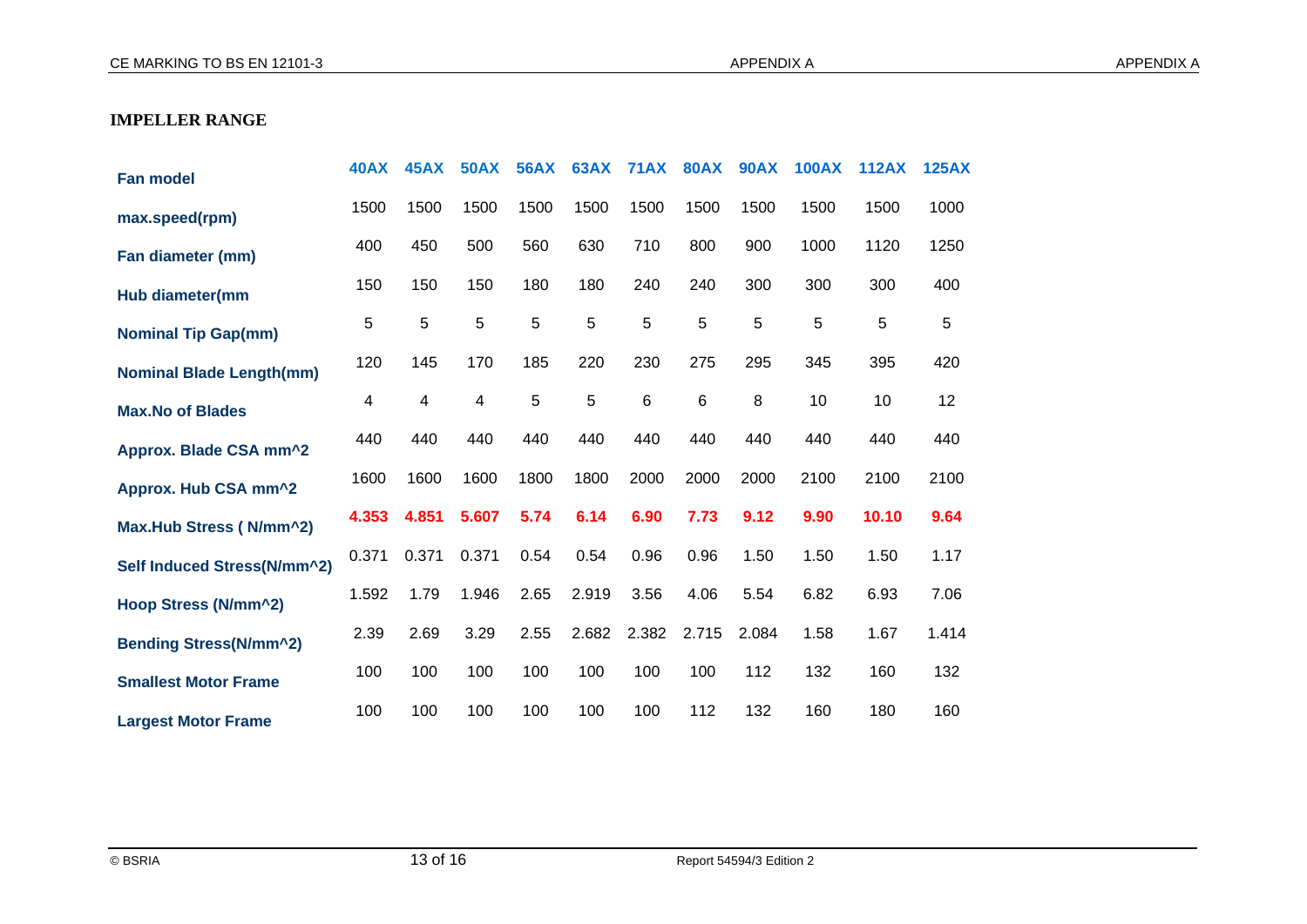### **SMOKE EXTRACTION MOTORS** SINGLE-SPEED MOTORS - 300°C / 1 hour

|               |                         |                                 |                     | Locked  | Locked | Break-              |                       | Allowable     |        |        |                | <b>400V</b>     |       |      |                         |                    |         |                  |
|---------------|-------------------------|---------------------------------|---------------------|---------|--------|---------------------|-----------------------|---------------|--------|--------|----------------|-----------------|-------|------|-------------------------|--------------------|---------|------------------|
| Output        |                         | IEC                             | Full load<br>torque | rotor   | rotor  | down                | Inertia               | locked rotor  | Weight | Sound  | Rated          | % of full load  |       |      |                         |                    |         | <b>Full load</b> |
|               |                         | Frame                           | $C_{n}$ (Nm)        | current | torque | torque              | J<br>kgm <sup>2</sup> | time Hot/Cold | (kg)   | dB (A) | speed<br>(rpm) | Efficiency η    |       |      |                         | Power Factor Cos o |         | current          |
| kW            | HP                      |                                 |                     | $1/I_n$ | т,/т,  | $T_b/T_n$           |                       | (s)           |        |        |                | 50              | 75    | 100  | 50                      | 75                 | 100     | $I_n(A)$         |
|               |                         | Il Pole - 3000min <sup>-1</sup> |                     |         |        |                     |                       |               |        |        |                |                 |       |      |                         |                    |         |                  |
| 0.75          |                         | 80                              | 2,55                | 5,80    | 2,9    | 3,1                 | 0,00070               | 26/65         | 14     | -59    | 2805           | 75,5            | 80,0  | 79,9 | 0,76                    | 0,84               | 0,67    | 1,56             |
| 1,1           | 1,5                     | 80                              | 3,73                | 5,70    | 2,7    | 2,9                 | 0,00091               | 15/33         | 15     | 59     | 2820           | 77,1            | 80,2  | 79,7 | 0,70                    | 0,80               | 0,86    | 2,32             |
| 1,5           | $\overline{\mathbf{c}}$ | 909                             | 5,01                | 6,50    | 2,6    | 3,2                 | 0,00206               | 17/37         | 20     | 68     | 2860           | 81,7            | 83,7  | 83,6 | 0,72                    | 0.84               | 0,85    | 3,05             |
| 2,2           | 3                       | 90L                             | 7,40                | 6,60    | 2,8    | 3,0                 | 0,00242               | 9/20          | 22     | 68     | 2840           | 82,2            | 83,7  | 83,4 | 0.67                    | 0,78               | 0,84    | 4,53             |
| 3             | 4                       | <b>100L</b>                     | 9,92                | 6,80    | 2,6    | 2,8                 | 0,00617               | 9/20          | 31     | 67     | 2890           | 83.7            | 85,8  | 85,6 | 0,75                    | 0,83               | 0,87    | 5,81             |
| 4             | 5,5                     | 112M                            | 13,1                | 7,80    | 27     | 3,1                 | 0,00842               | 16/35         | 42     | 64     | 2910           | 86,4            | 87.5  | 87,5 | 0,77                    | 0,85               | 0,88    | 7,41             |
| 5,5           | 7,5                     | <b>132S</b>                     | 17,9                | 8,00    | 2,7    | 3,2                 | 0,02056               | 17/37         | 61     | 68     | 2935           | 83,9            | 87,0  | 88,3 | 0,75                    | 0,83               | 0,87    | 10,3             |
| 7,5           | 10                      | <b>132S</b>                     | 24,5                | 6,80    | 2,4    | 2,8                 | 0,02430               | 11/24         | 67     | 68     | 2920           | 87,0            | 89,0  | 89,3 | 0,78                    | 0,86               | 0,89    | 13,6             |
| 11            | 15                      | 160M                            | 35,6                | 8,30    | 2,6    | 3,1                 | 0,04707               | 15/33         | 104    | 78     | 2950           | 88,0            | 90,2  | 90,3 | 0,78                    | 0,85               | 0,88    | 19,8             |
| 15            | 20                      | <b>160M</b>                     | 48,7                | 8,30    | 2,5    | 3,2                 | 0,05295               | 12/26         |        | 70     | 2945           | 89,6            | 91,3  | 91,2 | 0,77                    | 0,85               | 0,88    | 26,9             |
| 18,5          | 25                      | 160L                            | 60,0                | 8,20    | 2,6    | 3,3                 | 0,06472               | 11/24         | 126    | 70     | 2945           | 90,6            | 92,0  | 91,7 | 0,78                    | 0,85               | 0,88    | 32,9             |
| 22            | 30                      | <b>180M</b>                     | 71,3                | 8,20    | 2,8    | 2,8                 | 0,14364               | 13/29         | 172    | $70 -$ | 2950           | 91,1            | 92,4  | 92,1 | 0,75                    | 0,83               | 0,87    | 39,5             |
| 30            | 40                      | 200L                            | 96,8                | 7,90    | 2,8    | 2,6                 | 0,20630               | 19/42         | 239    | 74     | 2960           | 90,0            | 92,0  | 92,7 | 0,78                    | 0,86               | 0,88    | 53,1             |
| 37            | 50                      | 200L                            | 119                 | 7,60    | 2,8    | 2,9                 | 0,22424               | 19/42         | 253    | 74     | 2960           | 92-4            | 93,0  | 93,0 | 0,80                    | 0,86               | 0,88    | 63,8             |
|               |                         | <b>HIGH-OUTPUT DESIGN</b>       |                     |         |        |                     |                       |               |        |        |                |                 |       |      |                         |                    |         |                  |
| 1,5           | $\overline{2}$          | 80                              | 5,17                | 6,00    | 3,0    | 2,7                 | 0,00096               | 6/13          | 16     | 59     | 2770           | 75,0            | 75,5  | 76,9 | 0,68                    | 0,79               | 0,86    | 3,31             |
| 2,2           | 3                       | 90S                             | 288                 | 7,00    | 3,0    | 3,2                 | 0,00230               | 8/18          | 21     | 68     | 2850           | 81,5            | 83,0  | 83,1 | 0.64                    | 0,77               | 0.84    | 4,55             |
| 4             | 5,5                     | 10 <sub>0</sub>                 | 13,3                | 7,50    | 2,9    | 3,1                 | 0.00672               | 7/15          | 33     | 67     | 2870           | 81,0            | 82,3  | 82,5 | 0,72                    | $0.8 +$            | 0,86    | 8,14             |
| 5,5           |                         | 112M                            | 18,3                | 7,70    | 2,5    | 3,0                 | 0,00995               | 8/18          | 45     | 64     | 2870           | 86,5            | 87,5  | 87,5 | 0,82                    | 0,88               | 0,91    | 9,97             |
|               | 45                      | 132M                            | 35,9                | 7,00    | 2,4    | 0,2                 | 0,03170               | 13/29         | 79     | 68     | 2925           | 90,0            | 90,6  | 90,2 | 0,73                    | 0,82               | 0,66    | 20,5             |
|               |                         | IV Pole - 1500min-1             |                     |         |        |                     |                       |               |        |        |                |                 |       |      |                         |                    |         |                  |
| $0.55 - 0.75$ |                         | 80                              |                     |         | 2.5    |                     | 0.00242               |               |        |        |                |                 |       |      |                         |                    |         |                  |
|               |                         |                                 | 3,65                | 5,50    |        | 2.7                 |                       | 20/44         | 14     |        | 1440           | 69,0            | 74,0  | 75.0 | $-0.58$                 | $-0.70$            | $-0,78$ | $+36$            |
| 0,75<br>1.1   |                         | 80<br>90S                       | 5,06                | 5,50    | 2,4    | 2.6                 | 0,00294               | 16/85         | 15     |        | 1415           | 76,0            | -78,6 | 76,2 | 0,62                    | 0.74               | $-0.83$ | 1,71             |
|               |                         |                                 | 7,30                | 6,50    | 3,0.   | 2,8                 | 0,00505               | 16/35         | 20.    | 47     | 1440           | 76,0            | 80.0  | 80,6 | 0,57                    | $-0.69$            | 0,77    | 2,56             |
| $1 - 5$       |                         | 901                             | $+0.1$              | 5,90    | 2,8    | 27                  | 0,00673               | 14/31         | 23     | 47.    | 1420           | <del>80,3</del> | 82,3  | 84,7 | <del>0,6</del> 4        | 0,77               | 0,83    | 3,10             |
| 2,2<br>Q      | 3                       | 100L                            | 14,7                | 6,70    | 2,8    | 3,0                 | 0,00842               | 9/20          | 31     | 51     | 1430           | 79,8            | 82,3  | 83,0 | 0,64                    | 0,77               | 0,83    | 4,61             |
|               |                         | 1.00L                           | 20.2                | 6,50    | 2,8    | 2,7                 | 0,00995               | 11/24         | 34     | 54     | 1420           | 83,8            | 85,4  | 84,7 | <del>0,68</del>         | <del>0,7</del> 9   | 0,86    | 5,94             |
| 4             | 5,5                     | 112M                            | 26,5                | 7,00    | 2,7    | 2,8                 | 0,01875               | 14/31         | 46     | 55     | 1440           | 86,9            | 87,8  | 87,1 | 0,70                    | 0,81               | 0,87    | 7,62             |
| 5,5           | 7,5                     | <b>132S</b>                     | 35,7                | 8,00    | 2,4    | 3,0                 | 0,04264               | 10/22         | 60     | 58     | 1470           | 85,4            | 87,7  | 88,5 | 0,70                    | 0,80               | 0,85    | 10,6             |
| 7,5           | 10                      | 132M                            | 48,7                | 8,00    | 2,5    | 2,8                 | 0,05040               | 7/15          | 67     | 58     | 1470           | 86,4            | 88,4  | 88,6 | 0,70                    | 0,80               | 0,86    | 14,2             |
| 11            | 15                      | 160M                            | 71,5                | 6,00    | 2,2    | 2,5                 | 0,08030               | 16/35         | 105    | 62     | 1470           | 87,8            | 89,4  | 89,9 | 0,70                    | 0,79               | 0,84    | 21,0             |
| 15            | 20                      | 160L                            | 98,2                | 6,00    | 2,2    | 2,4                 | 0,10037               | 12/26         | 121    | 62     | 1460           | 89,0            | 90,4  | 90,6 | 0,72                    | 0,81               | 0,84    | 28,4             |
| 48,6          | 05                      | <b>180M</b>                     | 420                 | 7,50    | 27     | $\theta$ , $\theta$ | 0,16146               | 44/24         | 100    | 64     | 1475           | 89,8            | -91,5 | 92,4 | 0,65                    | $-0,75$            | 0,82    | 05.2             |
| 22            | 30                      | <b>180L</b>                     | 143                 | 7,50    | 2,7    | 2,8                 | 0,19733               | 14/31         | 183    | 64     | 1470           | 91,6            | 92,5  | 92.4 | 0,68                    | 0,77               | 0.84    | 42,4             |
| 30            | 40                      | 200 <sub>b</sub>                | 194                 | 6,50    | 2,2    | 2,5                 | 0,33096               | 14/31         | 233    | 67     | 1475           | 91,8            | 93,0  | 93,0 | 0,75                    | 0.82               | 0,85    | 54,8             |
| 37            | 50                      | 225S/M                          | 239                 | 7,40    | 2,3    | 2,7                 | 0,62988               | 20/44         | 350    | 70     | 1480           | 91,6            | 92,2  | 92,8 | 9,76                    | 0,85               | 0,88    | 65,4             |
| 45            | 60                      | 225S/M                          | 292                 | 7.00    | 2,3    | 2,5                 | 0.76986               | 12/26         | 382    | 70     | 1475           | 91,0            | 92.9  | 83.5 | 0,81                    | 0,87               | 0,88    | 78,9             |
| 55            | 75                      | 250S/M                          | 356                 | 7,50    | 2,5    | 2,6                 | 0,97982               | 16/35         | 460    | 70     | 1475           | 92,7            | 93,1  | 93,4 | 0,80                    | 0,86               | 0,90    | 94,4             |
| 75            | 100                     | <b>280S/M</b>                   | 483                 | 6,70    | 2,1    | 2,4                 | 2,32859               | 40/88         | 735    | 74     | 1485           | 92,4            | 93,8  | 94,3 | 0,83                    | 0,88               | 0,90    | 128              |
| 90            | 125                     | 280S/M                          | 579                 | 7,10    | 2,4    | 2,7                 | 2,81036               | 31/68         | 802    | 74     | 1485           | 92,3            | 93,7  | 94,2 | 0,81                    | 0,87               | 0,89    | 155              |
|               |                         | <b>HIGH-OUTPUT DESIGN</b>       |                     |         |        |                     |                       |               |        |        |                |                 |       |      |                         |                    |         |                  |
| 1,1           | 1,5                     | 80                              | 7,59                | 5,00    | 2,3    | 2,3                 | 0,00294               | 10/22         | 15.    | 44     | 1385           | 65,0            | 68,5  | 69,0 | 0,55                    | 0,70               | 0,81    | 2,84             |
| 1,5           | 2                       | 90S                             | 10,2                | 5,80    | 2,6    | 2,6                 | 0,00504               | 8/18          | 21     | 47     | 1405           | 73,0            | 75,0  | 76,2 | 0,62                    | 0,76               | 0,82    | 3,46             |
| 7,5           | 10                      | <b>132S</b>                     | 48,7                | 7,50    | 2,5    | 2,8                 | 0,05040               | 7/15          | 65     | 58     | 1470           | 85,5            | 88,4  | 88,6 | 0,72                    | 0,81               | 0,85    | 14,4             |
| 15            | 20                      | 160M                            | 98,5                | 6,00    | 2,2    | 2,4                 | 0,10037               | 13/29         | 115    | 62     | 1455           | 89,0            | 90,4  | 90,6 | 0,71                    | 0,80               | 0,84    | 28,4             |
| 22            | 30                      | <b>180M</b>                     | 143                 | 7,50    | 2,8    | 2,8                 | 0,19733               | 14/31         | 181    | 64     | 1470           | 91,0            | 92,2  | 92,4 | 0,67                    | 0,78               | 0,83    | 41,4             |
| 30            | 40                      | 200M                            | 194                 | 6,50    | 2,2    | 2,5                 | 0,33095               | 17/37         | 227    | 67     | 1475           | 91,8            | 93,0  | 93,0 | 0.75                    | 0,82               | 0,85    | 54,8             |
| 37            | 50                      | <b>200L</b>                     | 240                 | 7,00    | 2,3    | 2,5                 | 0,38612               | 10/22         | 251    | 67     | 1470           | 90,8            | 92,0  | 92,1 | 0,73                    | 0,81               | 0,86    | 67,4             |
| 55            | 75                      | 225S/M                          | 356                 | 7,00    | 2,5    | 2,6                 | 0,97982               | 9/20          | 448    | 70     | 1475           | 92,7            | 93,3  | 93,4 | 0,80                    | 0,88               | 0,90    | 94,4             |
|               |                         | 250S/M                          | 484                 | 7,20    | $2,4-$ | $2,6-$              | 1,15479               | 11/24         | 510-   | -70-   | 1480=          | $-92.5-$        |       |      | $-93.5 - 93.7 - 0.79 -$ | $-0.85-$           |         | Tas.             |

| For Pad Mounted model frame sizes up to 200.<br>The motors can also be connected in 60Hz.<br>The values shown are subject to change without prior notice. | Standard voltage,<br>connection and frequency: | 220-240V A 50Hz<br>380-415V Y 50Hz<br>440-480V Y 60Hz | 380-415V A 50Hz<br>660-690V Y 50Hz |
|-----------------------------------------------------------------------------------------------------------------------------------------------------------|------------------------------------------------|-------------------------------------------------------|------------------------------------|
|                                                                                                                                                           |                                                |                                                       | 440-480V A 60Hz                    |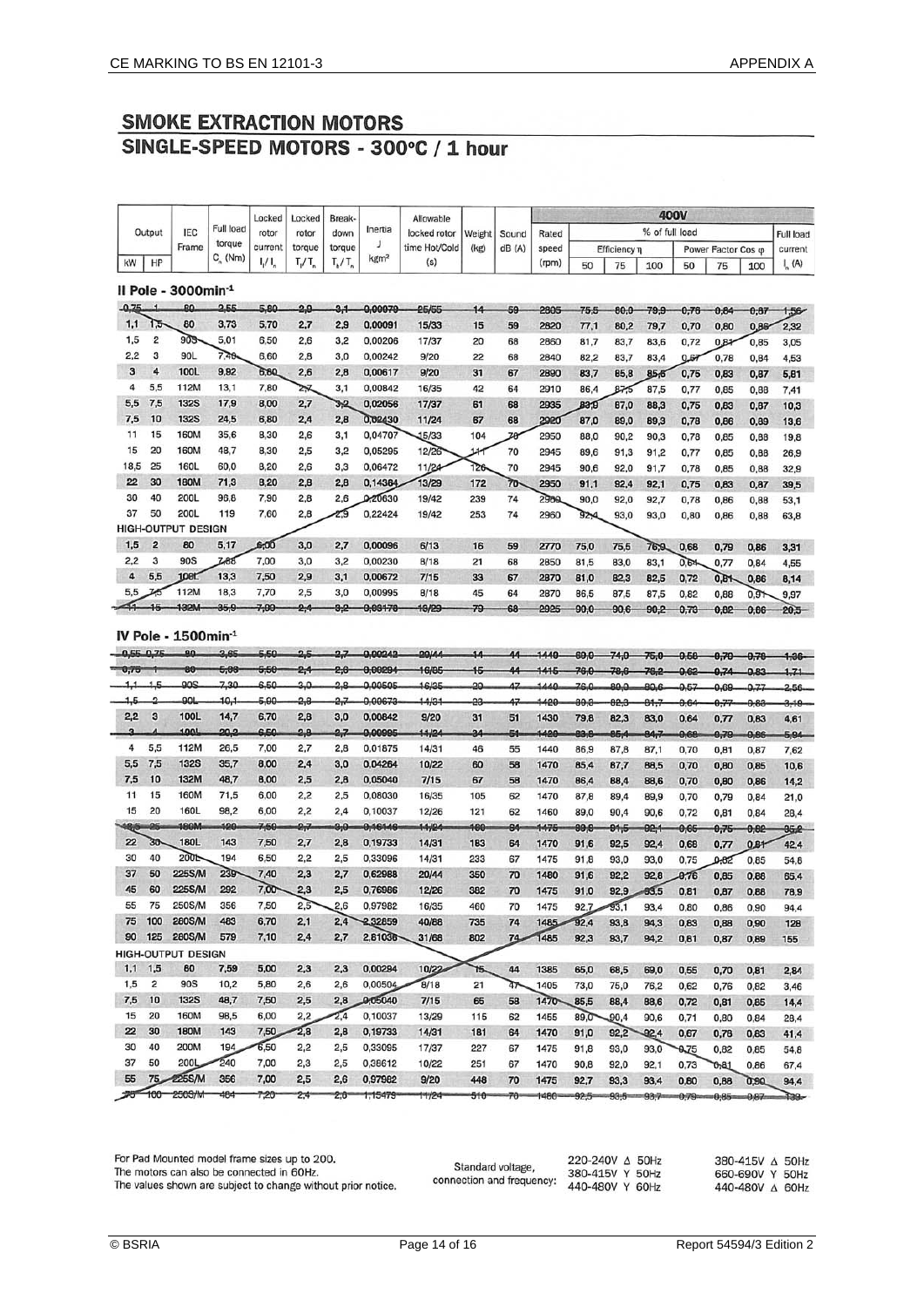#### **SMOKE EXTRACTION MOTORS** SINGLE-SPEED MOTORS - 300°C / 1 hour

|        |               |                                    |            | Locked  | Locked                | Break-        |                  | Allowable     |       |        | 400V           |      |              |      |                    |         |      |          |
|--------|---------------|------------------------------------|------------|---------|-----------------------|---------------|------------------|---------------|-------|--------|----------------|------|--------------|------|--------------------|---------|------|----------|
| Output | <b>IEC</b>    | <b>Full load</b>                   | rotor      | rotor   | down                  | Inertia       | locked rotor     | Weight        | Sound | Rated  | % of full load |      |              |      |                    |         |      |          |
|        |               | Frame                              | torque     | current | torque                | torque        |                  | time Hot/Cold | (kg)  | dB (A) | speed          |      | Efficiency η |      | Power Factor Cos o |         |      | current  |
| kW     | HP            |                                    | $C_n$ (Nm) | 1/1     | $T_{\rm r}/T_{\rm a}$ | $T_{b}/T_{n}$ | kgm <sup>2</sup> | (s)           |       |        | (rpm)          | 50   | 75           | 100  | 50                 | 75      | 100  | $I_n(A)$ |
|        |               | VI Pole - $1000$ min <sup>-1</sup> |            |         |                       |               |                  |               |       |        |                |      |              |      |                    |         |      |          |
|        | $0,55 - 0,75$ | -80-                               | 5.74       | 5,30    | $^{\circ}$            | 2.2           | 0.00842          | 9/20          | 16    | 12     | 920            | 61,0 | 66,0         | 67,0 | 0,50               | $-0.65$ | 0,74 | $+60-$   |
| 0.75   |               | 90S                                | 7.92       | 5.20    | مد                    | 20            | 0.00448          | 12/26         | 19    |        | 995            | 70.0 | 74.0         | 70,0 |                    | 0,68    | 0.77 | $2,0+$   |
| $-1,1$ | $+5$          | $\theta \theta$                    | $+ + 4$    | 4,80    | $-2,3$                | 22            | 0:00678-         | 14/01         | 28    | 45     | 920            | 74,0 | 73,5         | 78,5 | $-0.50$            | $-0.64$ | 0,75 | 2,88     |
| 1,5    | 2             | <b>100L</b>                        | 15,2       | 4,80    | 2,2                   | 2,5           | 0.01121          | 18/40         | 29    | 44     | 940            | 74,0 | 77,0         | 77,5 | 0,53               | 0,65    | 0,74 | 3,78     |
| 2,2    | 3             | 112M                               | 22,4       | 5.00    | 2,2                   | 2,3           | 0.01683          | 14/31         | 35    | 48     | 940            | 77,0 | 80,5         | 80.1 | 0,53               | 0,66    | 0,74 | 5,36     |
| 3      | 4             | <b>132S</b>                        | 30,2       | 5,30    | 1,9                   | 2,2           | 0.03489          | 20/44         | 53    | 52     | 950            | 80,5 | 83,0         | 82,5 | 0,58               | 0,70    | 0,77 | 6,82     |
| 4      | 5,5           | 132M                               | 40,7       | 6,00    | 2,1                   | 2,2           | 0,05040          | 18/40         | 65    | 52     | 940            | 82,2 | 85,5         | 86,0 | 0,60               | 0,70    | 0,77 | 8,72     |
| 5,5    | 7,5           | 132M                               | 54,7       | 6,40    | 2,2                   | 2,4           | 0,06203          | 14/31         | 73    | 52     | 960            | 84,0 | 85,8         | 85,8 | 0,56               | 0,69    | 0,76 | 12,1     |
| 7,5    | 10            | 160M                               | 73,9       | 6,40    | 2,3                   | 2,9           | 0,12209          | 17/37         | 103   | 56     | 970            | 87.1 | 88.4         | 88.0 | 0.62               | 0.74    | 0,81 | 15,2     |
| 11     | 15            | <b>160L</b>                        | 108        | 6,70    | 2,4                   | 2,6           | 0,17596          | 12/26         | 129   | 56     | 975            | 86,7 | 88,3         | 88.3 | 0,59               | 0,72    | 0,79 | 22,8     |
| 15     | 20            | 160L                               | 149        | 7,50    | 2,5                   | 2,6           | 0,36938          | 10/22         | 181   | 56     | 965            | 69,1 | 90,1         | 69,8 | 0,78               | 0,86    | 0,89 | 26,9-    |
| 18,5   | 25            | 800L                               | 181        | 6.00    | 2,3                   | 2,5           | 0,37671          | 25/55         | 219   | 58     | 975            | 89,3 | 91,3         | 89.8 | 0,70               | 0.79    | 0.84 | 34,8     |
| 22     | 30            | <b>200L</b>                        | 21B        | 6,30    | 2,3                   | 2,6           | 0,41258          | 20/44         | 228   | 58     | 975            | 88,9 | 90,9         | 91.3 | 0.65               | 0.75    | 0.81 | 42.8     |
| 30     | 40            | 225S/M                             | 291        | 6,80    | 2,5                   | 2,6           | 0,98843          | 20/44         | 366   | 61     | 985            | 91,0 | <b>91.8</b>  | 91,8 | 0,81               | 0.87    | 0,88 | 53,4     |
| 37     | 50            | 250S/M                             | 361        | 7,90    | 2,4                   | 2,4           | 1,22377          | 17/37         | 440   | 61     | 980            | 90,0 | 92,4         | 92,5 | 0.75               | 0.84    | 0.87 | 66,4     |
| 45     | 60            | 280S/M                             | 437        | 6,80    | 2.4                   | 2,5           | 2,29825          | 33/73         | 610   | 66     | 985            | 90,0 | 92,0         | 92,6 | 0,68               | 0.78    | 0,84 | 83,5     |
| 55     | 75            | <b>280S/M</b>                      | 534        | 6,30    | 2,2                   | 2,5           | 2,64298          | 39/66         | 655   | 66     | 985            | 92,0 | 93,2         | 93,5 | 0.73               | 0,82    | 0.86 | 98,7     |
|        |               | HIGH-OUTPUT DESIGN                 |            |         |                       |               |                  |               |       |        |                |      |              |      |                    |         |      |          |
| 3      | 4             | 112M                               | 29,9       | 6,30    | 2,1                   | 2,3           | 0,02617          | 10/22         | 46    | 48     | 960            | 72,0 | 0.86         | 84,0 | 0,55               | 0,66    | 0,73 | 7,06     |
| 4      | 5.5           | <b>132S</b>                        | 40.7       | 6,40    | 2,3                   | 2,5           | 0,05040          | 14/31         | 64    | 52     | 940            | 82,2 | 85,5         | 86,0 | 0a.0               | 0,71    | 0.75 | 8,95     |
| 45     | 60            | 250S/M                             | 439        | 8,30    | 2,6                   | 2,8           | 1,55325          | 16/35         | 490   | 61     | 980            | 90,0 | 92,2         | 92,6 | 0,78               | 0,83    | 0.88 | 79,7     |
|        | $+00-$        | -2806/M                            | 728        | 6,70    | 2,1                   | 2,9           | 3.10269          | 24/59         | 702   | $-66$  | 985            | 92,0 | 99, 4        | 93.7 | 0.71               | $-0.81$ | 0.05 | —T⊟6     |

#### VIII Pole - 750min<sup>-1</sup>

|             | 0,55 0,75 | SOL                       | 7,62 | 5,10 | 2,3        | 2,2  | 0,00617   | 11/24 | 22  | 43 | 690 | 56,0    | -63,5 | 65,0    | 0,37    | 0,48          | $-0,58$ | 2,11  |
|-------------|-----------|---------------------------|------|------|------------|------|-----------|-------|-----|----|-----|---------|-------|---------|---------|---------------|---------|-------|
| 0.75        |           | <b>100L</b>               | 10,2 | 4,60 | 2,0        | 2.1  | 0.00953   | 30/66 | 27  | 50 | 700 | 60,0    | 67,0  | 69,0    | 0.38    | 0,48          | 0,59    | 2,66  |
| 1,1         | .5        | 100L                      | 15,0 | 4,20 | 1,5        | 2,1  | 0.01289   | 18/40 | 31  | 50 | 700 | 64.0    | 70.0  | 72,2    | 0.43    | 0.56          | 0.65    | 3,38  |
| 1.5         | 2         | 112M                      | 20,2 | 5,50 | 2,4        | 2.9  | 0.02430   | 22/48 | 43  | 46 | 710 | 76,0    | 81,3  | 81,6    | 0,45    | 0,57          | 0,65    | 4,08  |
| 2,2         | з         | <b>132S</b>               | 29,6 | 6,20 | 2.4        | 2.7  | 0,07528   | 32/70 | 68  | 48 | 710 | 78,5    | 81,5  | 83,0    | 0,53    | 0,63          | 0,72    | 5,31  |
| з           | 4         | 132M                      | 40.4 | 5,80 | 2.3        | 2.4  | 0.08531   | 21/46 | 75  | 48 | 710 | 76,5    | 82,9  | 83,5    | 0,52    | 0,64          | 0,72    | 7,20  |
| 4           | 5,5       | <b>160M</b>               | 52,4 | 5,40 | 2,3        | 3,1  | 0,12209   | 32/70 | 105 | 51 | 730 | 81,3    | 84,3  | 86,0    | 0,46    | 0,57          | 0,66    | 10,2  |
| 5,5         | 7,5       | <b>160M</b>               | 72,0 | 5,40 | 2,4        | 3,2  | 0.14364   | 24/53 | 114 | 51 | 730 | 83.0    | 84,0  | 85,0    | 0.43    | 0,54          | 0,68    | 13,7  |
| 7.5         | 10        | <b>160L</b>               | 98,8 | 5,00 | 2,1        | 2.8  | 0,16519   | 15/33 | 127 | 51 | 725 | 84.0    | 86.0  | 85.5    | 0,50    | 0,63          | 0,72    | 17,6  |
|             | ₩         | $+80+$                    | 445  | 6,80 | n.n<br>هنه | 2.4  | 0,60888   | 10/22 | 467 | 64 | 725 | $070 -$ | 88,5  | 88,8    | $-0.70$ | 0,70          | 0,84    | لمسمد |
| 15          | 20        | 2001                      | 198  | 5,00 | 2,0        | 2.1  | 0,37671   | 34/75 | 217 | 53 | 725 | 87,0    | 88,5  | 88,9    | 0.55    | $0.67 -$      | 0,74    | 32,9  |
| 18.5        | 25        | 225S/M                    | 240  | 6,90 | 2,1        | 2.5  | 0.84723   | 18/40 | 341 | 56 | 735 | 88,3    | 90.0  | 89.8    | 0.70    | 0.78          | 0.84    | 35,2  |
| 22          | 30        | 225S/M                    | 288  | 7,50 | 2,2        | 22   | 0,98843   | 19/42 | 365 | 56 | 730 | 88.8    | 91.0  | 91.3    | 0.70    | 0,80          | 0,82    | 42,4  |
| 30          | 40        | 250S/M                    | 393  | 6,80 | 2,1        | 2,4  | $.22377-$ | 17/37 | 440 | 56 | 730 | 89,0    | 91,1  | 91,8    | 0,70    | 0,78          | 0,83    | 56,7  |
| 37          | 50        | 280S/M                    | 481  | 6,80 | 2,0        | 2,0  | 2,29825   | 23/51 | ണ   | 59 | 735 | 90,0    | 92,2  | 92,3    | 0.68    | 0.78          | 0,82    | 70,6  |
| 45          | 60        | 280S/M                    | 581  | 6,90 | 1,9        | 2.0  | 2,64298   | 26/57 | 643 | 59 | 740 | 90,4    | 92,5  | 93,0    | 0.68    | 0.77          | 0.82    | 85,2  |
|             |           | <b>HIGH-OUTPUT DESIGN</b> |      |      |            |      |           |       |     |    |     |         |       |         |         |               |         |       |
| 7,5         | 10        | <b>160M</b>               | 98,8 | 5,00 | 2,1        | 2,8  | 0,16518   | 15/33 | 120 | 51 | 725 | 82,3    | 84,9  | $85,2-$ | 0,46    | 0,59          | 0,68    | 18,7  |
| 37          | 50        | 250SA                     | 484  | 8,50 | 2,3        | 2,6  | 1,55325   | 11/24 | 455 | 56 | 730 | 87,0    | 89.5  | 90,0    | 0,69    | $0.79 - 0.84$ |         | 70,6  |
| rn.<br>1907 | 75        | <b>280S/M</b>             | 715  | 6,50 | $+9$       | 2.0- | 3,10283   | 27/59 | 730 | 59 | 735 | 90.9    | 99,1  | 99,9    | 0,69    | 0.76          | 0,82    | 104-  |

For Pad Mounted model frame sizes up to 200.<br>The motors can also be connected in 60Hz.<br>The values shown are subject to change without prior notice.

|                           | 220-240V ∆ 50Hz |
|---------------------------|-----------------|
| Standard voltage,         | 380-415V Y 50Hz |
| connection and frequency: | 440-480V Y 60Hz |

380-415V ∆ 50Hz<br>660-690V Y 50Hz 440-480V A 60Hz